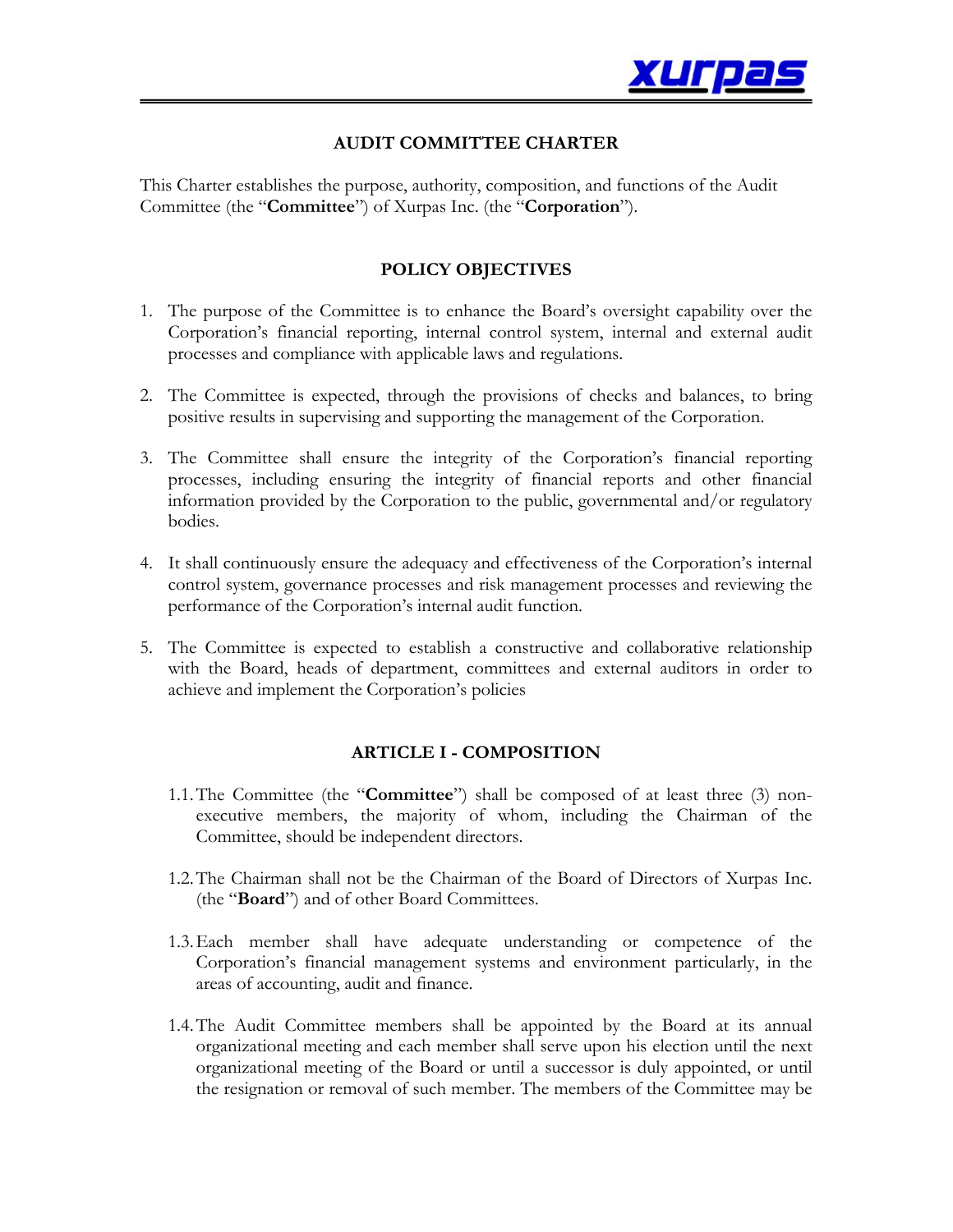removed or replaced by the Board in its discretion, and any vacancies in the Committee shall be filled by the Board, by a vote of majority.

#### **ARTICLE II - POWERS AND FUNCTIONS**

- 2.1.The Committee shall dutifully perform the following functions:
	- 2.1.1. Recommends the approval of the Internal Audit Charter ("**IA Charter**"), which formally defines the role of Internal Audit and the audit plan as well as oversees the implementation of the IA Charter;
	- 2.1.2. Through the Internal Audit Department, monitors and evaluates the adequacy and effectiveness of the Corporation's internal control system, integrity of financial reporting, and security of physical and information assets. Well-designed internal control procedures and processes that will provide a system of checks and balances shall be in place in order to (a) safeguard the Corporation's resources and ensure their effective utilization, (b) prevent occurrence of fraud and other irregularities, (c) protect the accuracy and reliability of the Corporation's financial data, and (d) ensure compliance with applicable laws and regulations;
	- 2.1.3. Oversees the Internal Audit Department, and recommends the appointment and/or grounds for approval of an internal audit head or Chief Audit Executive ("**CAE**").
	- 2.1.4. Approves the terms and conditions for outsourcing internal audit services;
	- 2.1.5. Establishes and identifies the reporting line of the Internal Auditor to enable him to properly fulfill his duties and responsibilities. For this purpose, he shall directly report to the Audit Committee;
	- 2.1.6. Reviews and monitors Management's responsiveness to the Internal Auditor's findings and recommendations;
	- 2.1.7. Ensures there is an established process on the appointment, reappointment, removal, and fees of the External Auditor, subject to Board approval and ratified by the stockholders;
	- 2.1.8. Prior to the commencement of the audit, discusses with the External Auditor the nature, scope and expenses of the audit, and ensures proper coordination if more than one audit firm is involved in the activity to secure proper coverage and minimize duplication of efforts;
	- 2.1.9. Evaluates and determines the non-audit work, if any, of the External Auditor, and periodically reviews the non-audit fees paid to the External Auditor in relation to the total fees paid to him and to the Corporation's overall consultancy expenses. The Committee shall disallow any non-audit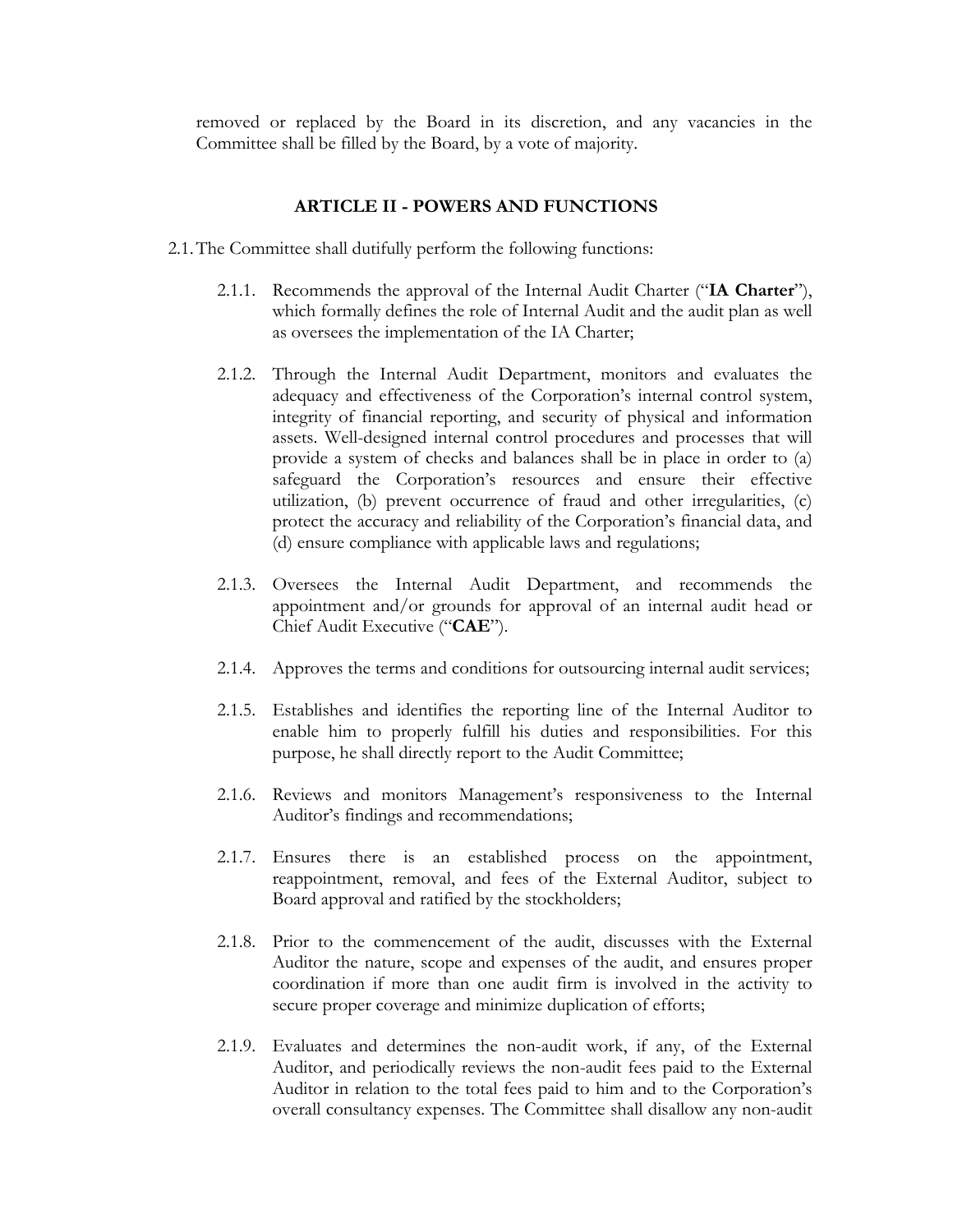work that will conflict with his duties as an External Auditor or may pose a threat to his independence. The non-audit work, if allowed, shall be disclosed in the Corporation's Annual Report and Annual Corporate Governance Report;

- 2.1.10. Reviews and approves the Interim and Annual Financial Statements before their submission to the Board, with particular focus on the following matters:
	- i. Any change/s in accounting policies and practices
	- ii. Areas where a significant amount of judgment has been exercised
	- iii. Significant adjustments resulting from the audit
	- iv. Going concern assumptions
	- v. Compliance with accounting standards
	- vi. Compliance with tax, legal and regulatory requirements
- 2.1.11. Reviews the disposition of the recommendations in the External Auditor's management letter;
- 2.1.12. Performs oversight functions over the Corporation's Internal and External Auditors;
- 2.1.13. Coordinates, monitors and facilitates compliance with laws, rules and regulations;
- 2.1.14. Recommends to the Board the appointment, reappointment, removal and fees of the External Auditor, duly accredited by the Commission, who undertakes an independent audit of the Corporation, and provides an objective assurance on the manner by which the financial statements shall be prepared and presented to the stockholders;
- 2.1.15. The Committee shall have the authority to call for meetings, to have access to data and information related to its function, initiate investigations of activities within the scope of its duties and responsibilities, and to recommend to the Board, as its functions may require.
- 2.1.16. Meets with the Board at least every quarter without the presence of the CEO or Management team. All of the members of the Committee are expected to be present during the meeting. The Committee Secretary, under the direction of the Committee Chairman, shall prepare and provide at least three (3) days prior to the meeting to all Committee members the notice of meeting, containing the meeting agenda;
- 2.1.17. Meets periodically with the CAE; and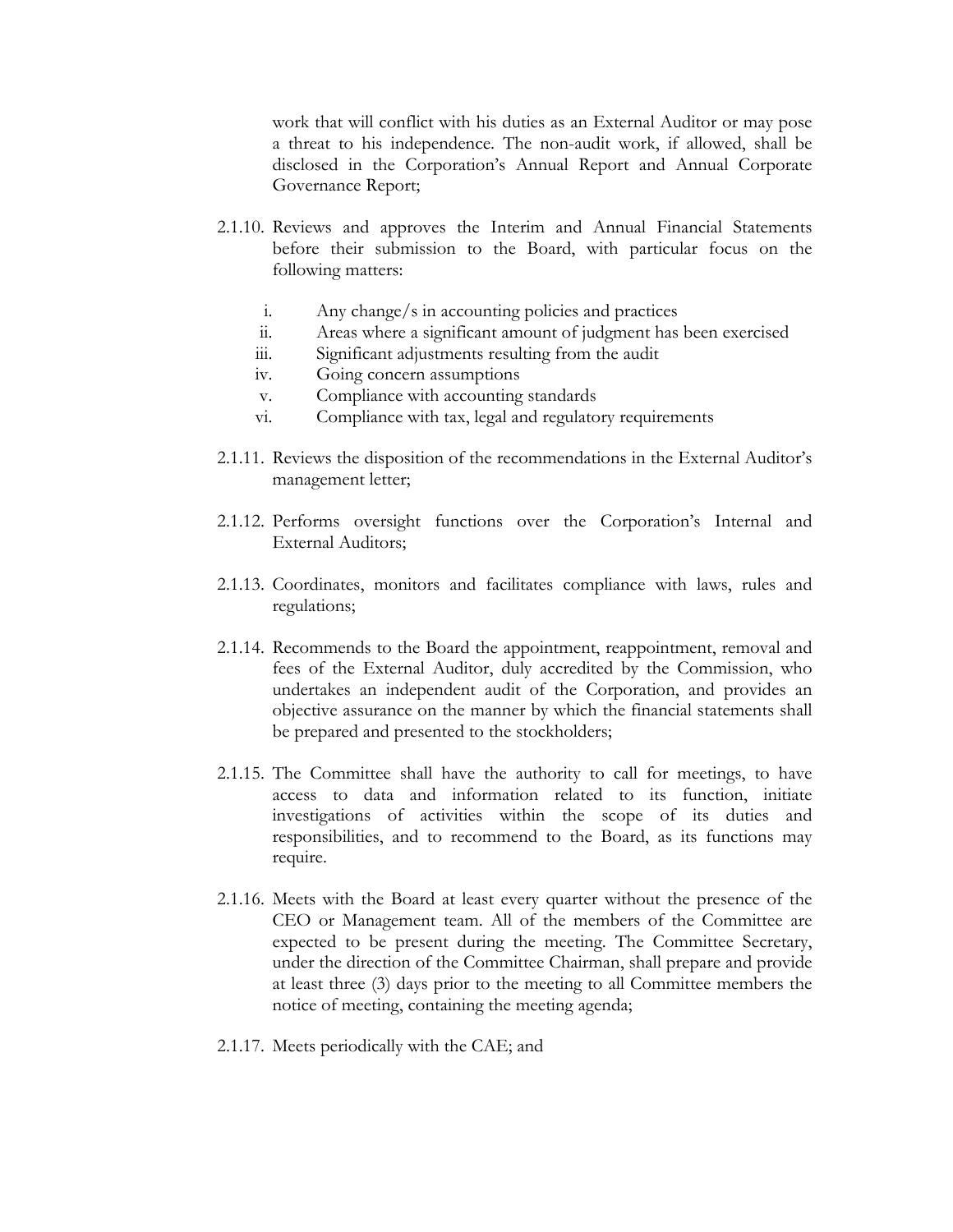- 2.1.18. Performs other duties and responsibilities as the Committee may deem appropriate within the scope of its primary functions or as may be delegated by the Board.
- 2.2.Internal Auditor

The Committee in the performance of its oversight functions shall ensure that the internal auditor performs the following responsibilities:

- 2.2.1. Provides an independent risk-based assurance service to the Board, Audit Committee and Management, focusing on reviewing the effectiveness of the governance and control processes in (1) promoting the right values and ethics, (2) ensuring effective performance management and accounting in the organization, (3) communicating risk and control information, and (4) coordinating the activities and information among the Board, external and internal auditors, and Management;
- 2.2.2. Performs regular and special audit as contained in the annual audit plan and/or based on the Corporation's risk assessment;
- 2.2.3. Performs consulting and advisory services related to governance and control as appropriate for the organization;
- 2.2.4. Performs compliance audit of relevant laws, rules and regulations, contractual obligations and other commitments, which could have a significant impact on the organization;
- 2.2.5. Reviews, audits and assesses the efficiency and effectiveness of the internal control system of all areas of the Corporation;
- 2.2.6. Evaluates operations or programs to ascertain whether results are consistent with established objectives and goals, and whether the operations or programs are being carried out as planned;
- 2.2.7. Evaluates specific operations at the request of the Board or Management, as appropriate; and
- 2.2.8. Monitors and evaluates governance processes.

### 2.3.External Auditor

The Committee shall ensure that the external auditor adheres to the following responsibilities:

> 2.3.1. Perform fair audit independently from the Corporation, Management and controlling shareholders, and other users may maintain confidence in the Corporation's accounting information;